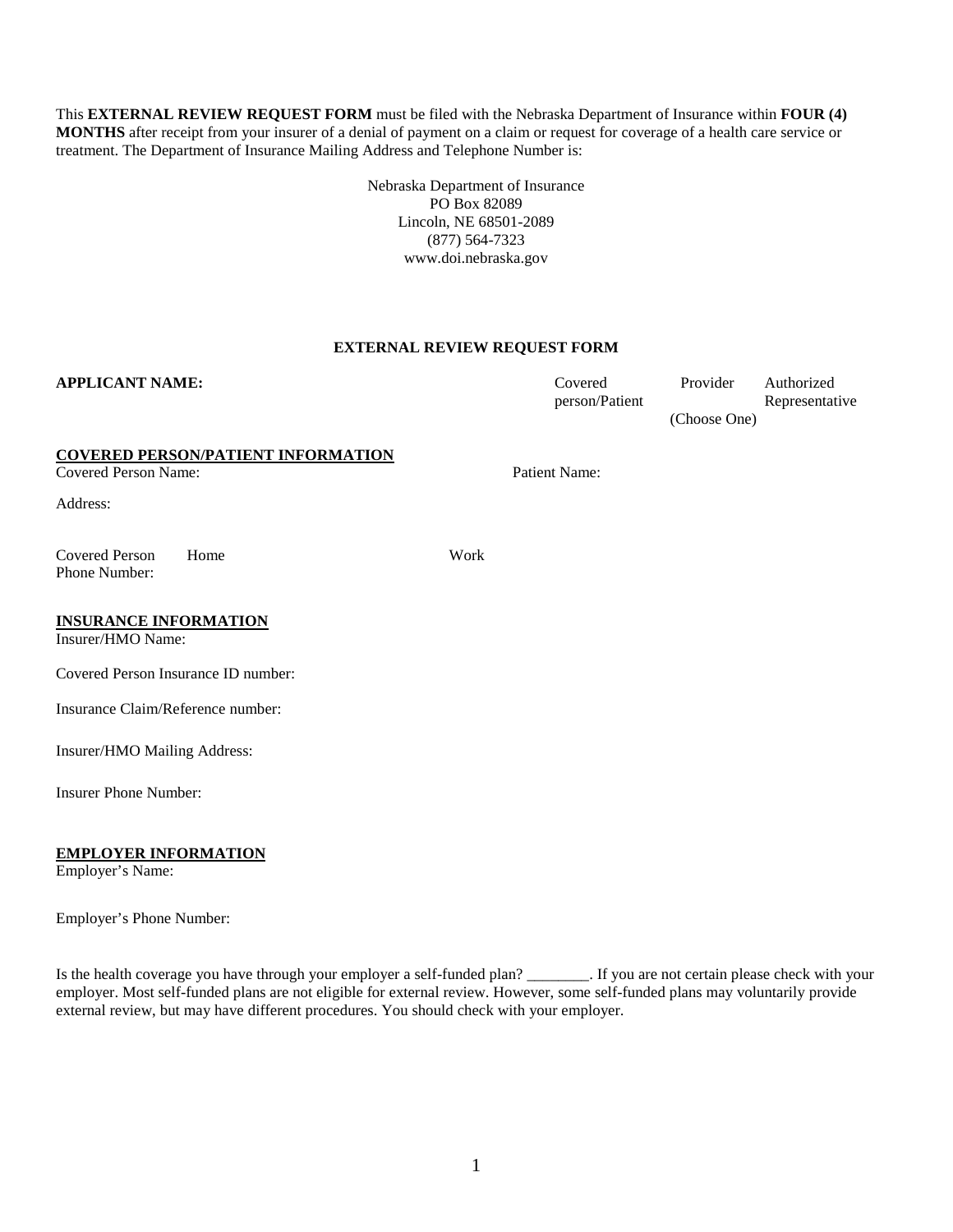#### **HEALTH CARE PROVIDER INFORMATION**

Treating Physician/Health Care Provider:

Address:

Contact Person: Phone Number: ( )

Medical Record Number:

## **REASON FOR HEALTH CARRIER DENIAL** (Please check one)

The health care service or treatment is not medically necessary.

The health care service or treatment is experimental or investigational.

**SUMMARY OF EXTERNAL REVIEW REQUEST** (Enter a brief description of the claim, the request for health care service or treatment that was denied, and/or attach a copy of the denial from your health carrier)\*

\*You may also describe in your own words the health care service or treatment in dispute and why you are appealing this denial using the attached pages below.

#### **EXPEDITED REVIEW**

You may request that your external appeal be handled on an expedited basis if a delay would seriously jeopardize the life or health of the patient or would jeopardize the patient's ability to regain maximum function. To complete this request, your treating health care provider must fill out the attached form: Certification of Treating Health Care Provider for Expedited Consideration of a Patient's External Review Appeal.

| Is this a request for an | Yes | Nο |
|--------------------------|-----|----|
| expedited appeal?        |     |    |

# **SIGNATURE AND RELEASE OF MEDICAL RECORDS**

To appeal your health carrier's denial, you must sign and date this external review request form and consent to the release of medical records.

I, \_\_\_\_\_\_\_\_\_\_\_\_\_\_\_\_\_\_\_\_\_\_\_\_\_\_\_\_\_\_\_, hereby request an external appeal. I attest that the information provided in this application is true and accurate to the best of my knowledge. I authorize my insurance company and my health care providers to release all relevant medical or treatment records to the independent review organization and the Nebraska Department of Insurance. I understand that the independent review organization and the Nebraska Department of Insurance will use this information to make a determination on my external appeal and that the information will be kept confidential and not be released to anyone else. This release is valid for one year.

\_\_\_\_\_\_\_\_\_\_\_\_\_\_\_\_\_\_\_\_\_\_\_\_\_\_\_\_\_\_\_\_\_\_\_\_\_\_\_\_\_\_\_\_ \_\_\_\_\_\_\_\_\_\_\_\_\_\_\_\_\_\_\_\_\_\_\_

Signature of Covered Person (or legal representative)\* Date \*(Parent, Guardian, Conservator or Other – Please Specify)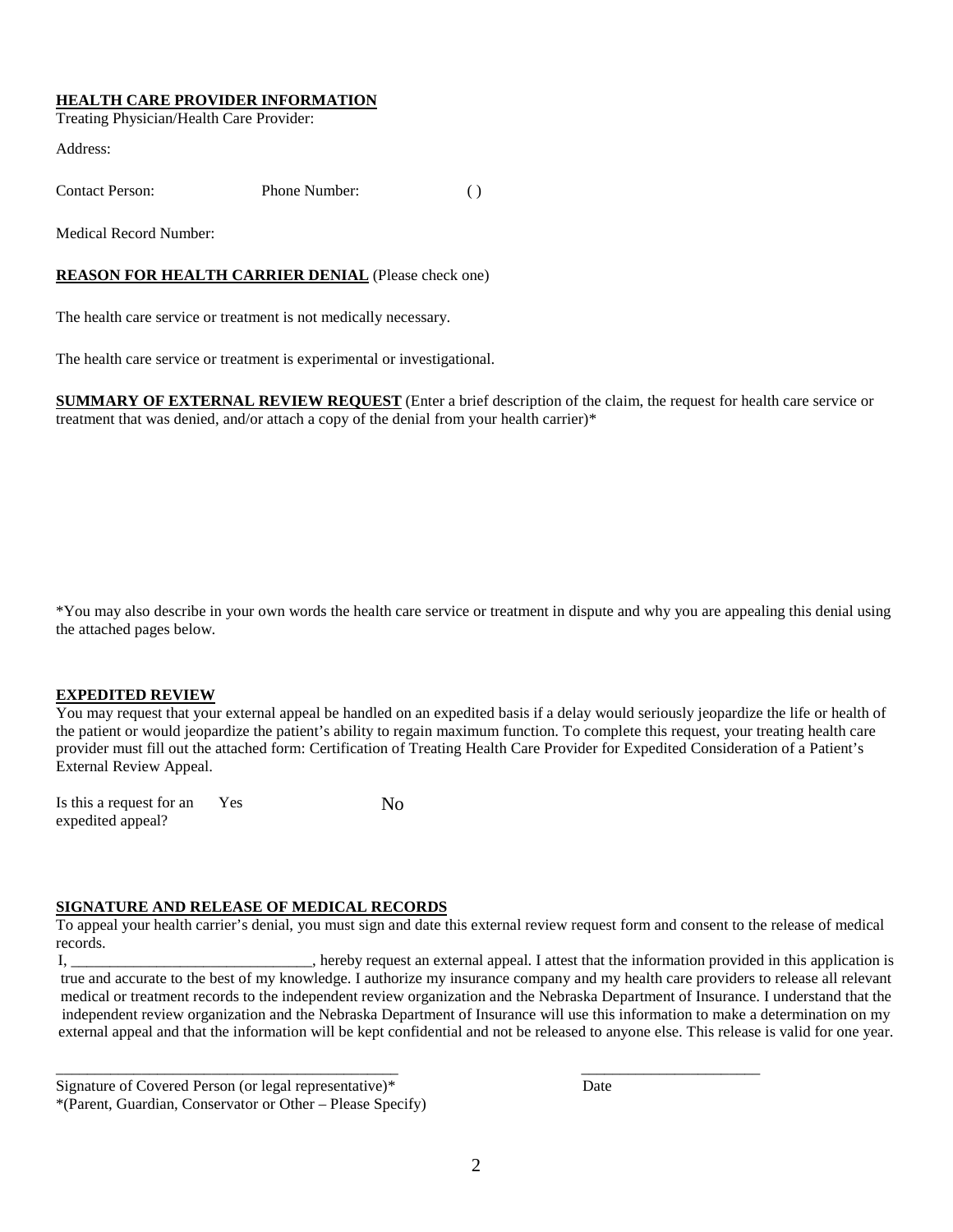# **APPOINTMENT OF AUTHORIZED REPRESENTATIVE (Fill out this section only if someone else will be representing you in this appeal.)**

You can represent yourself, or you may ask another person, including your treating health care provider, to act as your authorized representative. You may revoke this authorization at any time.

| .<br>pena |
|-----------|
|           |

\_\_\_\_\_\_\_\_\_\_\_\_\_\_\_\_\_\_\_\_\_\_\_\_\_\_\_\_\_\_\_\_\_\_\_\_\_\_\_\_\_\_\_ \_\_\_\_\_\_\_\_\_\_\_\_\_\_\_\_\_\_ Signature of Covered Person (or legal representative)\* Date \*(Parent, Guardian, Conservator or Other—Please Specify)

\_\_\_\_\_\_\_\_\_\_\_\_\_\_\_\_\_\_\_\_\_\_\_\_\_\_\_\_\_\_\_\_\_\_\_\_\_\_\_\_\_\_\_\_\_\_\_\_\_\_\_\_\_\_\_\_\_\_\_\_\_\_\_\_

\_\_\_\_\_\_\_\_\_\_\_\_\_\_\_\_\_\_\_\_\_\_\_\_\_\_\_\_\_\_\_\_\_\_\_\_\_\_\_\_\_\_\_\_\_\_\_\_\_\_\_\_\_\_\_\_\_\_\_\_\_\_\_\_

Address of Authorized Representative:

Phone Number:

Daytime ( ) \_\_\_\_\_\_\_\_\_\_\_\_\_\_\_\_\_\_\_\_\_\_\_\_\_\_ Evening ( ) \_\_\_\_\_\_\_\_\_\_\_\_\_\_\_\_\_\_\_\_\_\_\_\_\_\_\_\_\_\_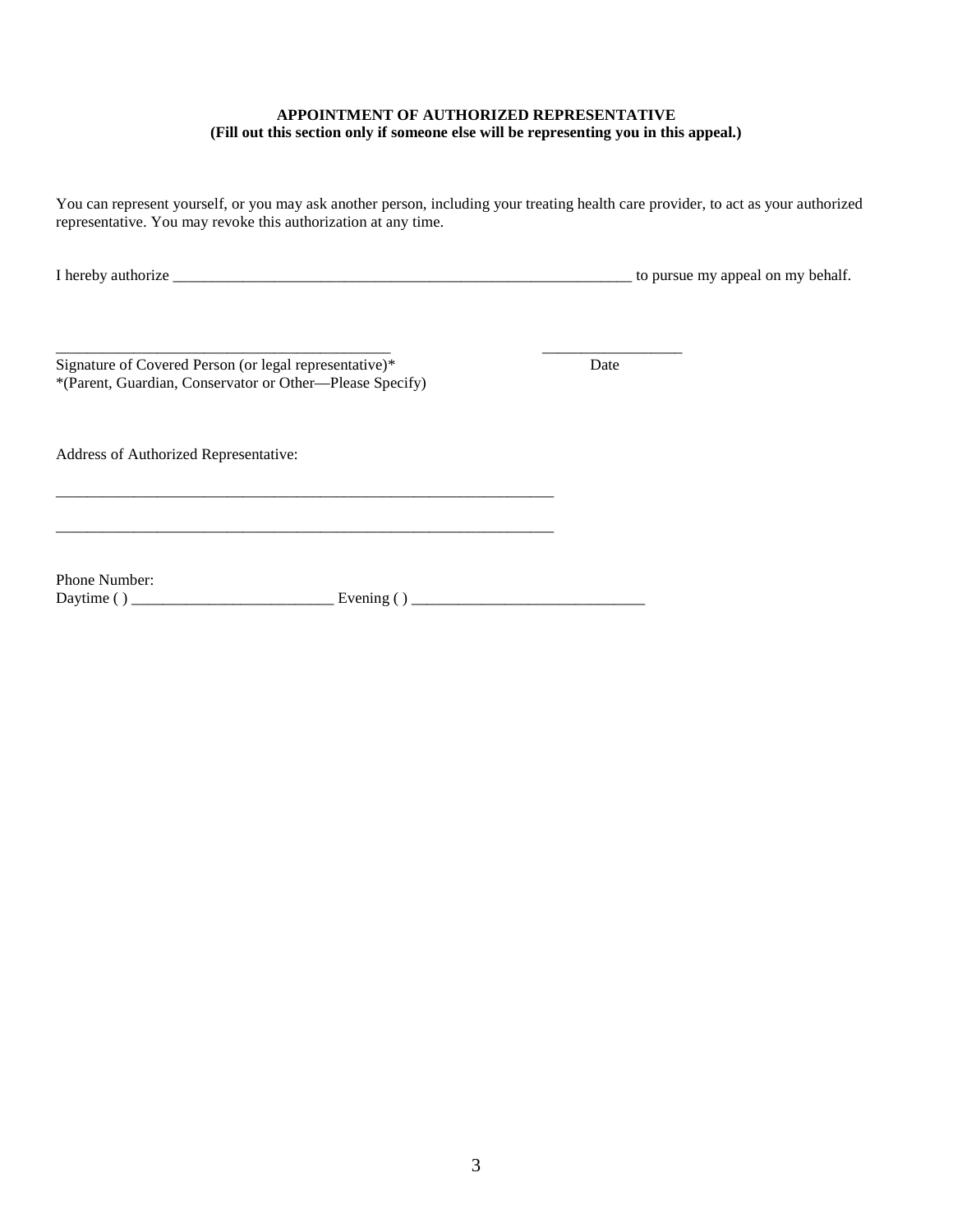## **HEALTH CARE SERVICE OR TREATMENT DECISION IN DISPUTE**

DESCRIBE IN YOUR OWN WORDS THE DISAGREEMENT WITH YOUR HEALTH CARRIER. INDICATE CLEARLY THE SERVICE(S) BEING DENIED AND THE SPECIFIC DATE(S) BEING DENIED. EXPLAIN WHY YOU DISAGREE. ATTACH ADDITIONAL PAGES IF NECESSARY AND INCLUDE AVAILABLE PERTINENT MEDICAL RECORDS, ANY INFORMATION YOU RECEIVED FROM YOUR HEALTH CARRIER CONCERNING THE DENIAL, ANY PERTINENT PEER LITERATURE OR CLINICAL STUDIES, **AND ANY ADDITIONAL INFORMATION FROM YOUR PHYSICIAN/HEALTH CARE PROVIDER THAT YOU WANT THE INDEPENDENT REVIEW ORGANIZATION REVIEWER TO CONSIDER**.

Explain: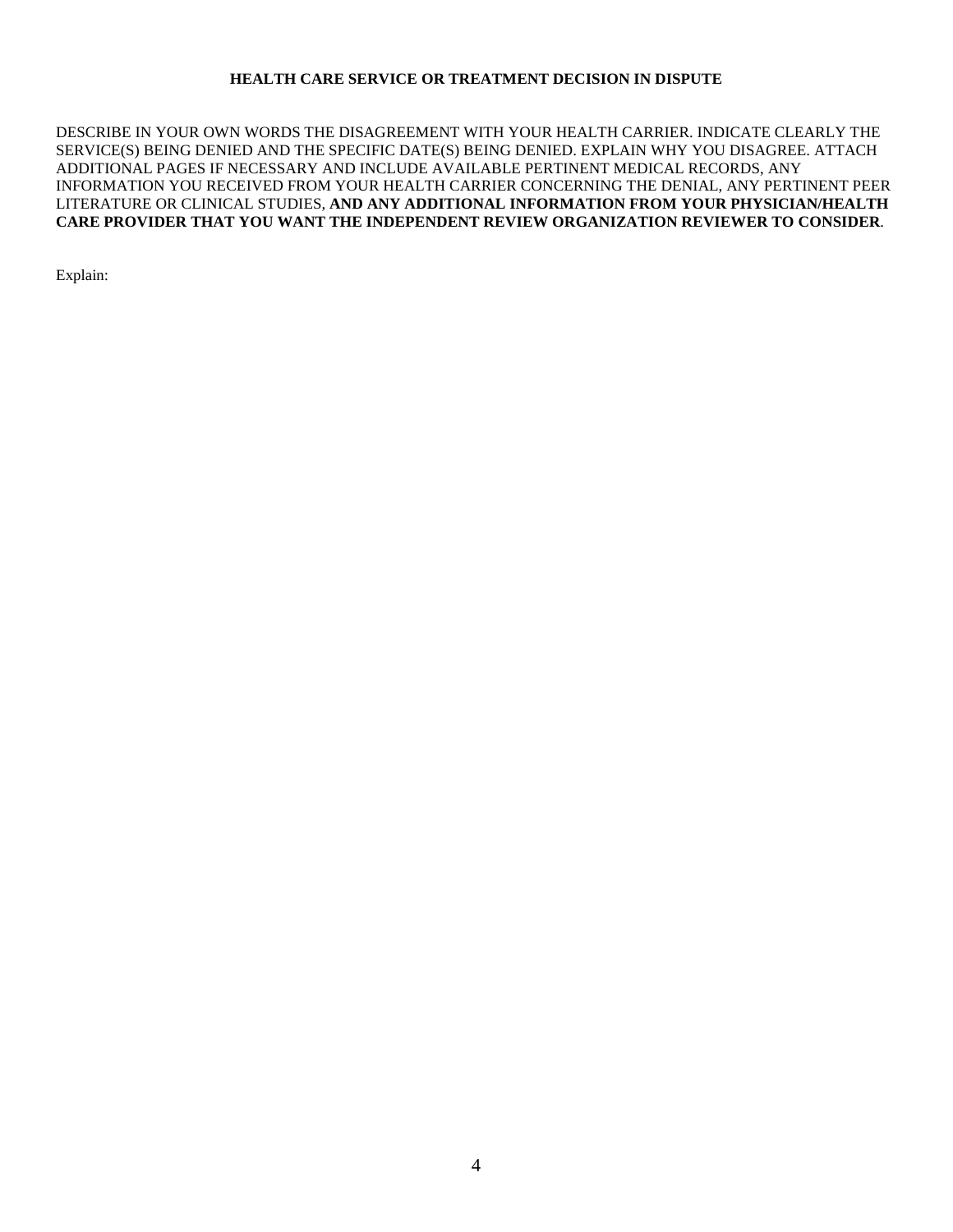## **WHAT TO SEND AND WHERE TO SEND IT**

# **PLEASE CHECK BELOW (NOTE: YOUR REQUEST WILL NOT BE ACCEPTED FOR FULL REVIEW UNLESS ALL FOUR (4) ITEMS BELOW ARE INCLUDED\*)**

1. \_\_\_\_ **YES**, I have included this completed application form signed and dated.

2. \_\_\_\_ **YES**, I have included a photocopy of my insurance identification card or other evidence showing that I am insured by the health insurance company named in this application;

3. \_\_\_\_ **YES\*\***, I have enclosed the letter from my health carrier or utilization review company that states: (a) Their decision is final and that I have exhausted all internal review procedures; or (b) They have waived the requirement to exhaust all of the health carrier's internal review procedures.

\*\*You may make a request for external review without exhausting all internal review procedures under certain circumstances. You should contact the Department of Insurance at the address and telephone number below.

4. \_\_\_\_ **YES**, I have included a copy of my certificate of coverage, my insurance policy benefit booklet, which lists the benefits under my health benefit plan OR provided a copy of my member ID number.

\*Call the Nebraska Department of Insurance at (877) 564-7323 if you need help in completing this application or if you do not have one or more of the above items and would like information on alternative ways to complete your request for external review.

If you are requesting a standard external review, send all paperwork to:

Nebraska Department of Insurance PO Box 82089 Lincoln, NE 68501-2089 www.doi.nebraska.gov

**If you are requesting an expedited external review, call the Nebraska Department of Insurance before sending your paperwork, and you will receive instructions on the quickest way to submit the application and supporting information.**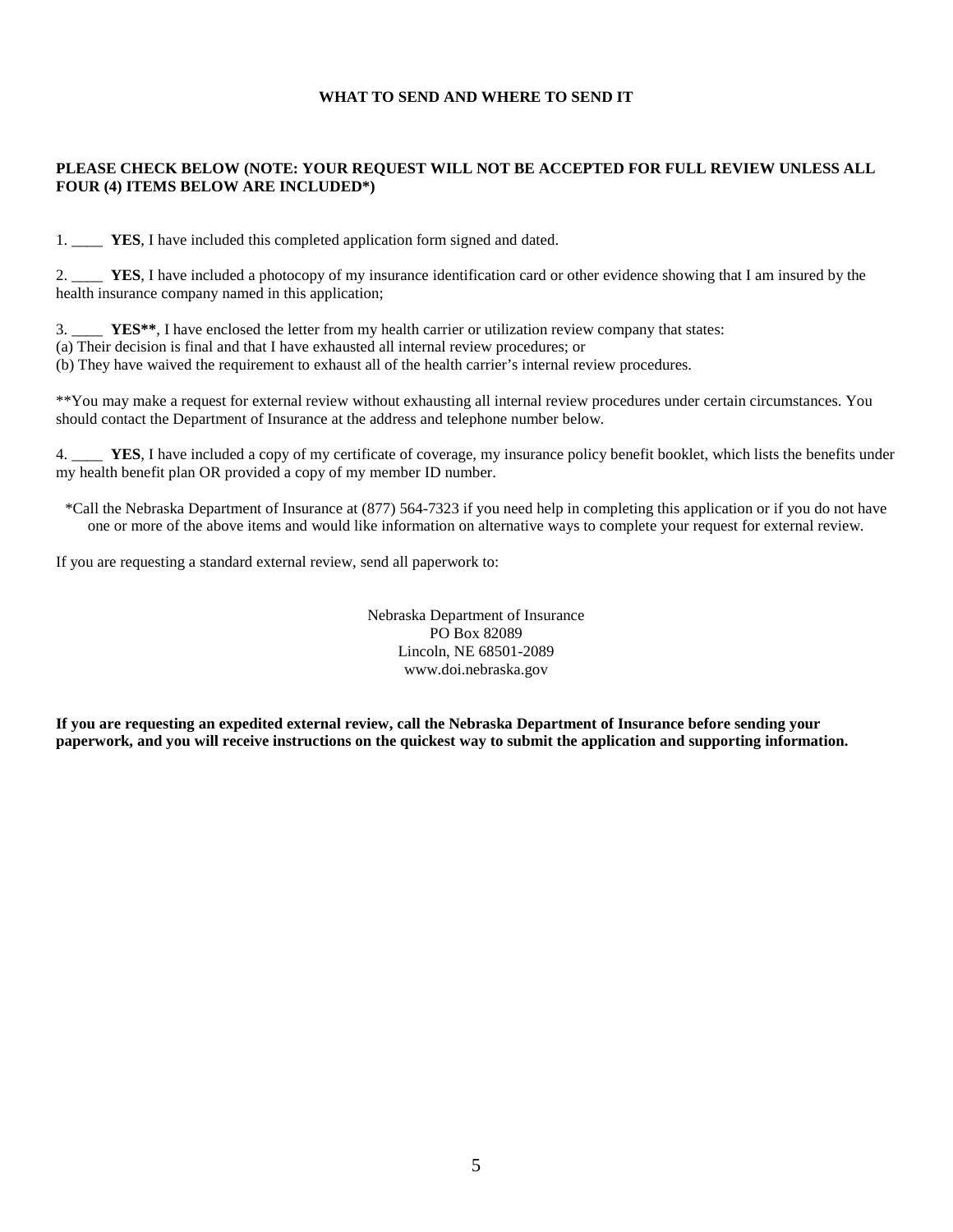# **CERTIFICATION OF TREATING HEALTH CARE PROVIDER FOR EXPEDITED CONSIDERATION OF A PATIENT'S EXTERNAL REVIEW APPEAL**

## **NOTE TO THE TREATING HEALTH CARE PROVIDER**

Patients can request an external review when a health carrier has denied a health care service or course of treatment on the basis of a utilization review determination that the requested health care service or course of treatment does not meet the health carrier's requirements for medical necessity, appropriateness, health care setting, level of care or effectiveness of the health care service or treatment you requested. The Nebraska Department of Insurance oversees external appeals. The standard external review process can take up to 45 days from the date the patient's request for external review is received by our department. Expedited external review is available only if the patient's treating health care provider certifies that adherence to the time frame for the standard external review would seriously jeopardize the life or health of the covered person or would jeopardize the covered person's ability to regain maximum function. An expedited external review must be completed at most within 72 hours. This form is for the purpose of providing the certification necessary to trigger expedited review.

# **GENERAL INFORMATION**

|  |  |  |  | Name of Treating Health Care Provider: |
|--|--|--|--|----------------------------------------|
|--|--|--|--|----------------------------------------|

Mailing Address:

Phone Number: ( ) Fax Number: ( )

Licensure and Area of Clinic Specialty:

Name of Patient:

Patient's Insurance Member ID number:

# **CERTIFICATION**

I hereby certify that: I am a treating health care provider for

(hereafter referred to as "the patient"); that adherence to the time frame for conducting a standard external review of the patient's appeal would, in my professional judgment, seriously jeopardize the life or health of the patient or would jeopardize the patient's ability to regain maximum function; and that, for this reason, the patient's appeal of the denial by the patient's health carrier of the requested health care service or course of treatment should be processed on an expedited basis.

\_\_\_\_\_\_\_\_\_\_\_\_\_\_\_\_\_\_\_\_\_\_\_\_\_\_\_\_\_\_\_\_\_\_\_\_\_\_\_\_\_\_\_\_ Treating Health Care Provider's Name (Please Print)

Signature Date

\_\_\_\_\_\_\_\_\_\_\_\_\_\_\_\_\_\_\_\_\_\_\_\_\_\_\_\_\_\_\_\_\_\_\_\_\_\_\_\_\_\_\_\_ \_\_\_\_\_\_\_\_\_\_\_\_\_\_\_\_\_\_\_\_\_\_\_